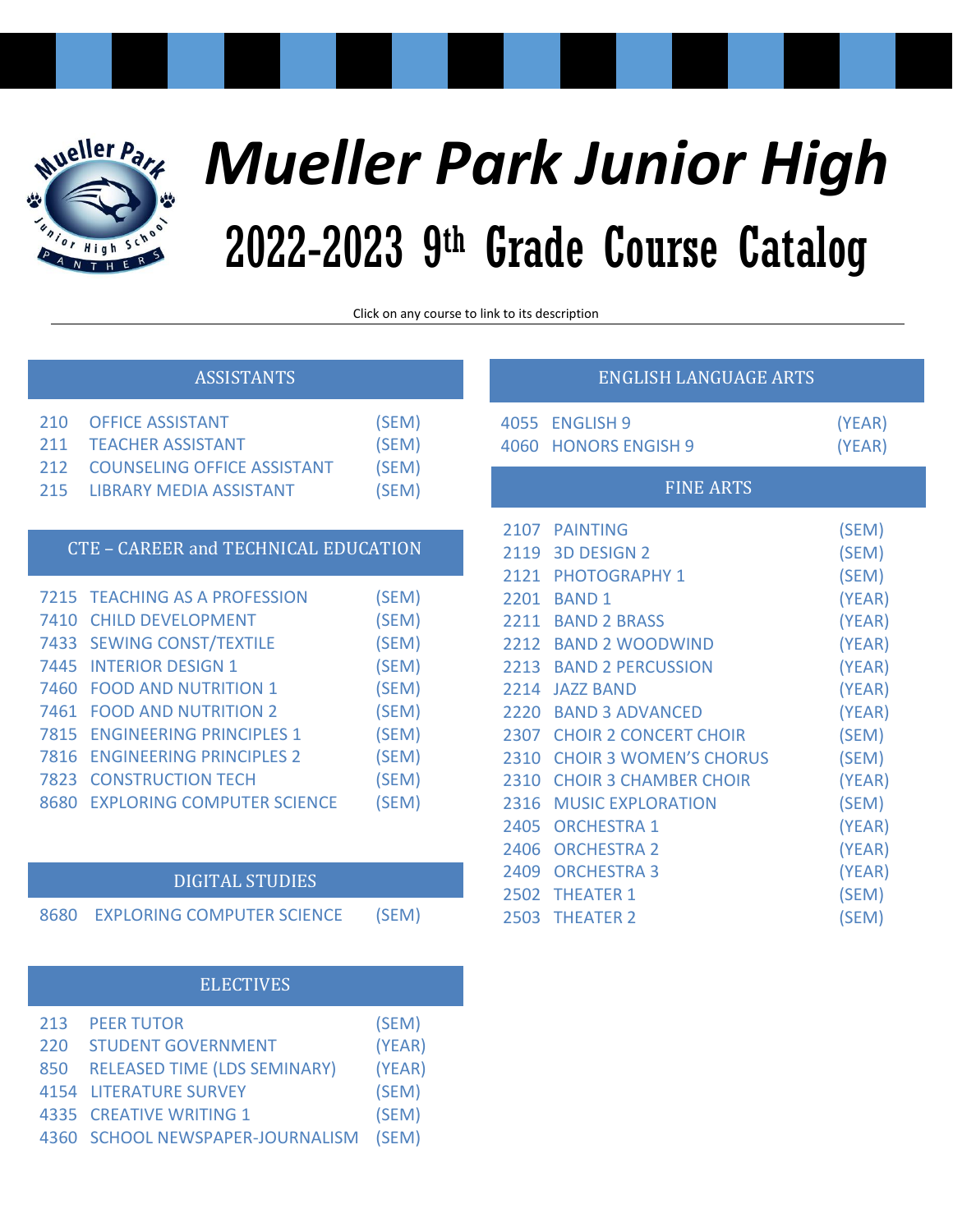

# *Mueller Park Junior High* 2022-2023 9 th Grade Course Catalog

Click on any course to link to its description

|  |  | <b>MATHMATICS</b> |
|--|--|-------------------|
|  |  |                   |
|  |  |                   |

| 400 | 5200 SECONDARY MATH I<br>5205 H SECONDARY MATH I<br>5305 H SECONDARY MATH II<br><b>SECONDARY MATH LEXTENSION</b> | (YEAR)<br>(YEAR)<br>(YEAR)<br>(SEM) |
|-----|------------------------------------------------------------------------------------------------------------------|-------------------------------------|
|     | PHYSICAL EDUCATION                                                                                               |                                     |
|     | 1022 PE SKILLS & TECHNIQUES 9                                                                                    | SEM)                                |

| 1022 PE SKILLS BASKETBALL | .<br>(SEM) |
|---------------------------|------------|
| 1041 YOGA/ZUMBA/AEROBICS  | (SEM)      |

|                           | <b>SCIENCE</b> |        |
|---------------------------|----------------|--------|
| 6200 BIOLOGY              |                | (YEAR) |
| <b>6300 EARTH SCIENCE</b> |                | (YEAR) |

# SOCIAL STUDIES

| 4385 DEBATE 1           | (SEM)  |
|-------------------------|--------|
| 4520 WORLD GEOGRAPHY    | (YEAR) |
| 4525 WORLD GEOGRAPHY    | (SEM)  |
| 4590 AP HUMAN GEOGRAPHY | (SEM)  |

| <b>WORLD LANGUAGES</b> |  |
|------------------------|--|
|                        |  |

| 3110 SPANISH 1                 | (YEAR) |
|--------------------------------|--------|
| 3120 SPANISH 2                 | (YEAR) |
| <b>3130 SPANISH 3</b>          | (YEAR) |
| 3235 DLI FRENCH CULTURE/MEDIA  | (YEAR) |
| 3252 H DLI FRENCH 5            | (YEAR) |
| 3335 DLI CHINESE CULTURE/MEDIA | (YEAR) |
| 3352 H DLI CHINESE 5           | (YEAR) |
|                                |        |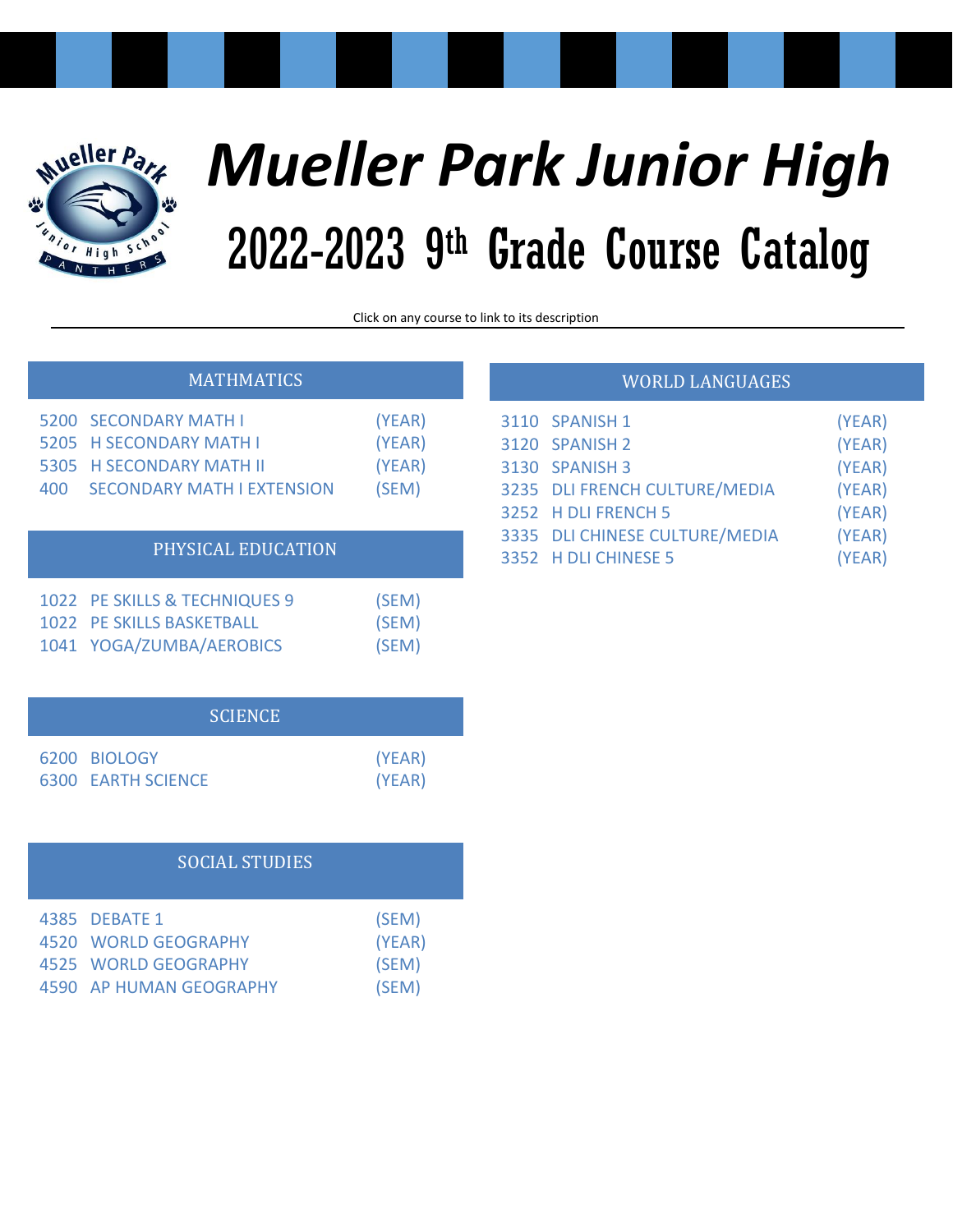# <span id="page-2-4"></span><span id="page-2-3"></span>**210 Office Assistant (semester)**

# *Preapproval by office secretary. Graded Pass/Fail*

The office assistant will be under the direction of the secretaries. Duties include filing reports, absentee listings, mailings, checking students in and out of school, calling parents about attendance, assisting the public at the counter, and learning to use the copy machines and the intercom. Office assistants also learn the proper way to answer the telephone. Student must have good attendance and grades to be an office assistant. There will be limited enrollment, an application process, and an interview.

# <span id="page-2-5"></span>**211 Teacher Assistant (semester)**

# *Preapproval by teacher. Graded Pass/Fail*

The teacher assistant will be under the direction of one teacher. The teacher will assign duties to the assistant as needed. Students assist teachers in typing, filing, bulletin boards, tutoring, etc. Student application required.

# <span id="page-2-6"></span>**212 Counseling Office Assistant (semester)**

# *Preapproval by counselor. Graded Pass/Fail*

The counseling office assistant will be under the direction of the counseling department and will work closely with the counseling secretary. Duties may include filing, answering parent phone calls, looking up classes, delivering passes, showing new students where their classes are in the building, and various other projects throughout the year. Student application, satisfactory citizenship, and counselor approval required.

# <span id="page-2-7"></span>**215 Library Media Assistant (semester)**

# *Preapproval by librarian. Graded Pass/Fail*

Library Skills is designed for students who enjoy variety in their daily tasks, who are computer literate, and like to read. Inclass assignments, checking books in and out, shelving books, and completing errands and tasks for the operation of the library. Students must have a 3.0 GPA. Applications for Library Skills/Media Assistant can be picked up in the Media Center.

*Back to Course List*

# CAREER AND TECHNICAL EDUCATION

# <span id="page-2-1"></span><span id="page-2-0"></span>**7215 Teaching as a Profession (semester)**

This class will give students opportunities to explore careers in education.  This is a CTE Education Pathway course for 9-12 graders. During this course, students will learn about human development, the history of education, changes in our education system & the financial aspects, what you can expect from a career in education, how to behave professionally, and the types of careers that are available within the industry. Students will gain an understanding of why & how our education system functions. Students will also have opportunities to role play being a classroom teacher and observe others' teaching and learn to evaluate performances effectively.  

# **7410 Child Development (semester)**

#### **Fee: \$10\***

<span id="page-2-2"></span>Students will learn the aspects of child growth and development. Learn positive guidance techniques, and child-related issues. Students will have the opportunity to participate in learning activities, and developmentally appropriate experiences for children. As a project, students will have the chance to take home an electronic baby and experience caring for a young infant.

# **7433 Sewing Construction/Textile (semester) Fee: \$15\***

This course introduces students to basic apparel design and construction skills. These skills prepare students for the exciting global apparel industry and entrepreneurial opportunities. Students will sew apparel and accessory projects. This course will strengthen comprehension of concepts and standards outlined in Sciences, Technology, Engineering and Math (STEM) education.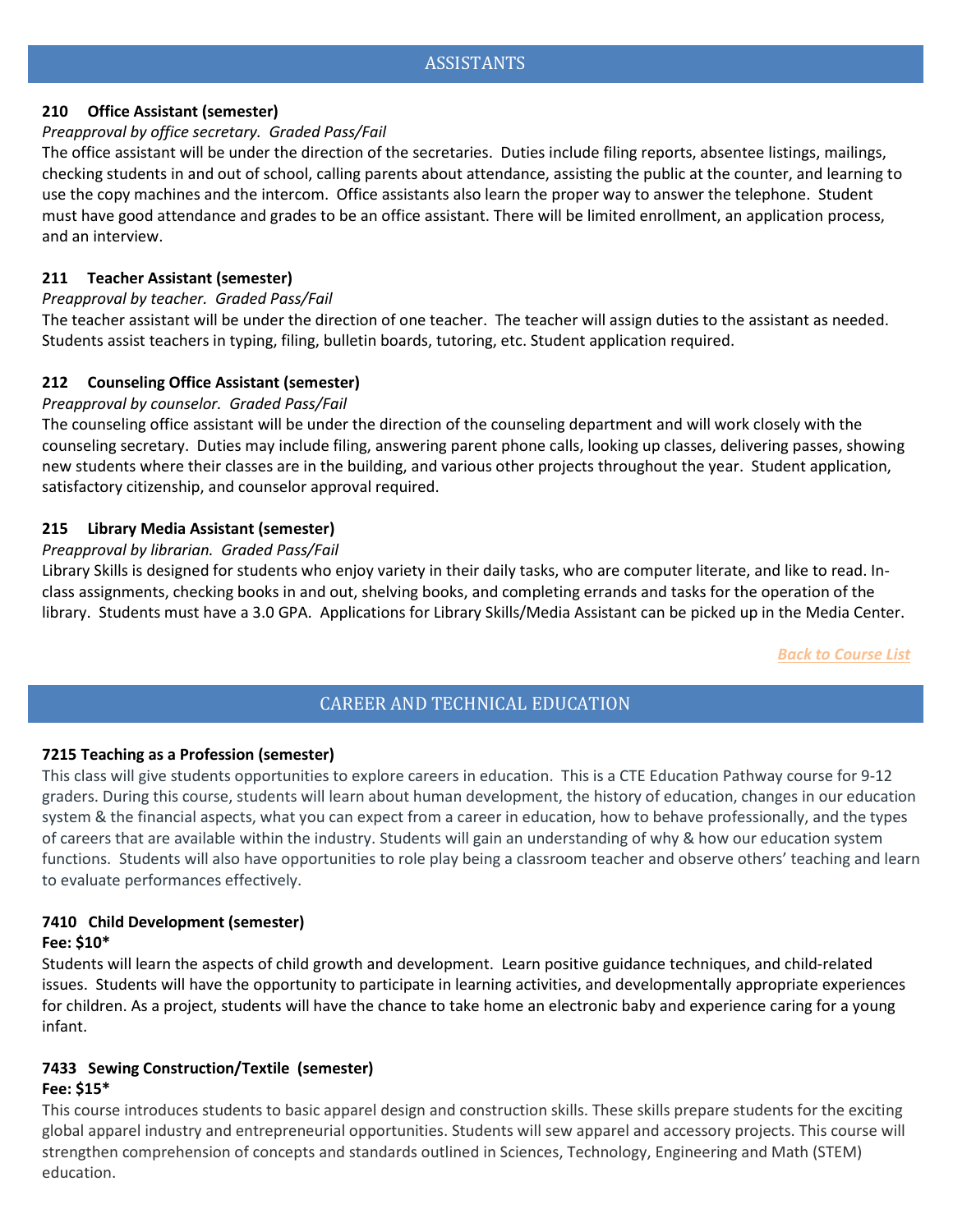#### **7445 Interior Design (semester) Fee: \$10\***

This course explores aspects of decorative and structural interior design, including furniture arrangement basics, floor plan rendering, color schemes, and area planning to scale. Design presentation projects include incorporation of the elements and principles of design through: color and lighting effects, texture and pattern through sample fabrics and flooring materials, and professional experience through presentation techniques.

#### **7460 Food and Nutrition 1 (semester) Fee: \$20\***

This course is designed for students who are interested in understanding the principles of nutrition and in maintaining a healthy lifestyle. Attention will be given to the selection and preparation of food and personal health and well-being. A state skills test will be given at the end of the semester. You will receive one semester credit towards high school graduation and Career and Technology Education.

# **7815 Engineering Principles 1 (semester) Fee: \$10\***

<span id="page-3-0"></span>Engineering Principles is a project and experience-based course designed to introduce students to the various fields of engineering.  Students will gain an understanding of what engineers do and how their courses in high school are important preparation for entering the field of engineering.  Students will be introduced to the engineering design cycle, as well as each of seven fields of engineering (Biomedical, Chemical, Civil, Computer Science, Electrical, Materials, and Mechanical).  Within each field of study students will explore career opportunities, how the field of engineering affects and benefits daily life and complete projects/activities that will solidify the students understanding of the field, as well as the underlying math and science involved.  Emphasis is placed on the need for engineers to have good written and oral communication skills.

# **7816 Engineering Principles 2 (semester) -** *prerequisite Engineering Principles 1* **Fee: \$10\***

Engineering Principles is a project and experience-based course designed to introduce students to the various fields of engineering.  Students will gain an understanding of what engineers do and how their courses in high school are important preparation for entering the field of engineering.  Students will be introduced to the engineering design cycle, as well as each of seven fields of engineering (Biomedical, Chemical, Civil, Computer Science, Electrical, Materials, and Mechanical).  Within each field of study students will explore career opportunities, how the field of engineering affects and benefits daily life and complete projects/activities that will solidify the students understanding of the field, as well as the underlying math and science involved.  Emphasis is placed on the need for engineers to have good written and oral communication skills.

#### **7823 Construction Technology (semester) Fee: \$15\***

Construction Technology 1 teaches advanced woodworking, joinery techniques, proper layout, and design. It also includes a brief look at residential construction and how projects are developed. We will frame small houses, use state of the art technology to design, decorate, and furnish houses on the computer, and build projects that use wood, plastic, and metal.

*Back to Course List*

# DIGITAL STUDIES

# **7760 Exploring Computer Science (semester) Fee: \$10**

Exploring Computer Science is designed to introduce students to the breadth of the field of computer science through an exploration of engaging and accessible topics. Rather than focusing the entire course on learning particular software tools or programming languages, the course is designed to focus the conceptual ideas of computing and help students understand why certain tools or languages might be utilized to solve problems. The goal of Exploring Computer Science is to develop in students the computational thinking practices of algorithm development, problem solving and programming within the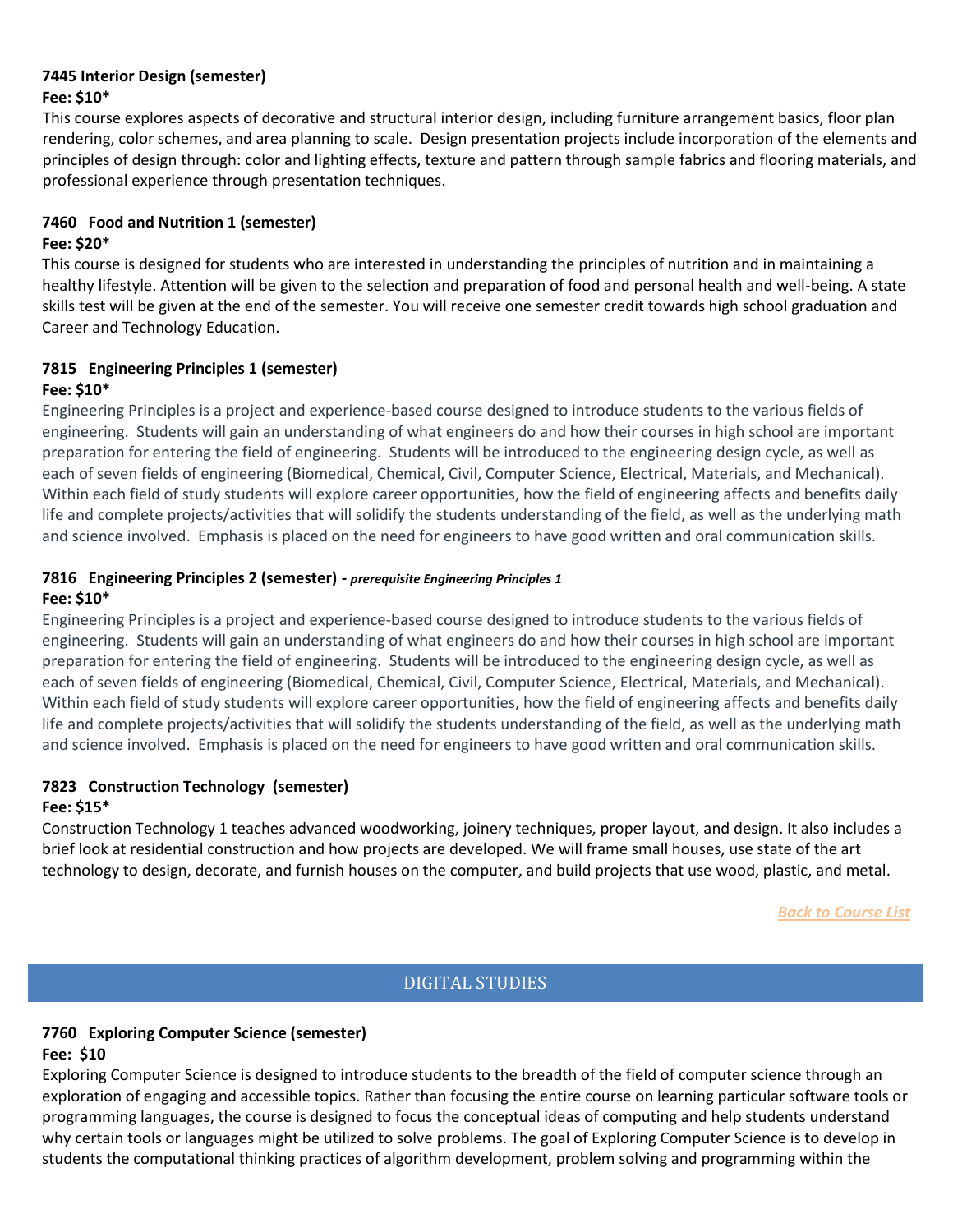context of problems that are relevant to the lives of today's students. Students will also be introduced to topics such as interface design, limits of computers and societal and ethical issues. This course counts as the .5 credits needed for the digital studies graduation requirement.

# **ELECTIVES**

# <span id="page-4-1"></span><span id="page-4-0"></span>**213 Peer Tutor (semester)**

#### *Preapproval by math teacher. Graded Pass/Fail*

**Math Peer Tutor:** these tutors will help peers who need extra support in math. Student application, satisfactory citizenship and teacher approval required.

#### *Graded Pass/Fail*

**Peer Tutor Support Classes:** These students help other students who have special or behavioral needs. Responsibilities may include accompanying them to general education classes such as Art and PE, working in a small group setting, or helping a student one-on-one with individual academic goals. Students will be assigned to an Academic-Social-Communication (ASC) class. Students taking this class must be academically capable and model proper behavior at all times. They should be willing to interact appropriately and look for opportunities to help under the direction of the teacher.

#### **214 Latinos in Action (year)**

#### *Preapproval by teacher needed*

<span id="page-4-2"></span>The mission of Latinos in Action class is to empower youth through leadership, service, education, and civic engagement. Time in class will be spent on developing leadership skills, organizing activities, and initiating service projects together. In LIA you will also be trained as a literacy tutor and will spend time working with students at a local elementary school. To participate in the Latinos in Action class, students must maintain a GPA of 2.0 or higher and submit an application.

#### **220 Student Government (year)**

Student Government is a program designed to teach leadership, cooperation, and other social skills. It is a class run mostly by the student leaders under the direction of an advisor. Student Government plans and directs school activities and two assemblies during the year. They are also responsible for promoting school spirit, sponsoring a school-wide service project, and implementing other activities as assigned by the administration. Admission is by election and/or application only.

#### **221 Cheerleaders (year)**

Please see advisor for more information.

#### **400 Study Skills (semester)**

This is comprehensive positive youth development, organization, and study skills program. The program focuses on young adolescent's life and citizenship skills with a caring and consistent environment.

#### **408 National Academic League (semester)**

The National Academic League is a class that combines competitiveness, strategy, teamwork, and cooperation in a group effort focusing on learning problem solving skills, critical thinking, and scholarship. In this class, students will cover game strategies as well as content from Math, English, Science, History, Geography, and Current Events. The skills used in a National Academic League competition have a lot of applications in other classes. If you are interested in being on the team, this is a good resource to prepare, if you are not interested in being on the team, it is a good place to build your skill set, and learn strategies for success.  

#### <span id="page-4-3"></span>**850 Released Time LDS Seminary (year)**

*This is a non-credit course* Students are released for a course taught by teachers employed by The Church of Jesus Christ of Latter-day Saints.

#### **4154 Literature Survey**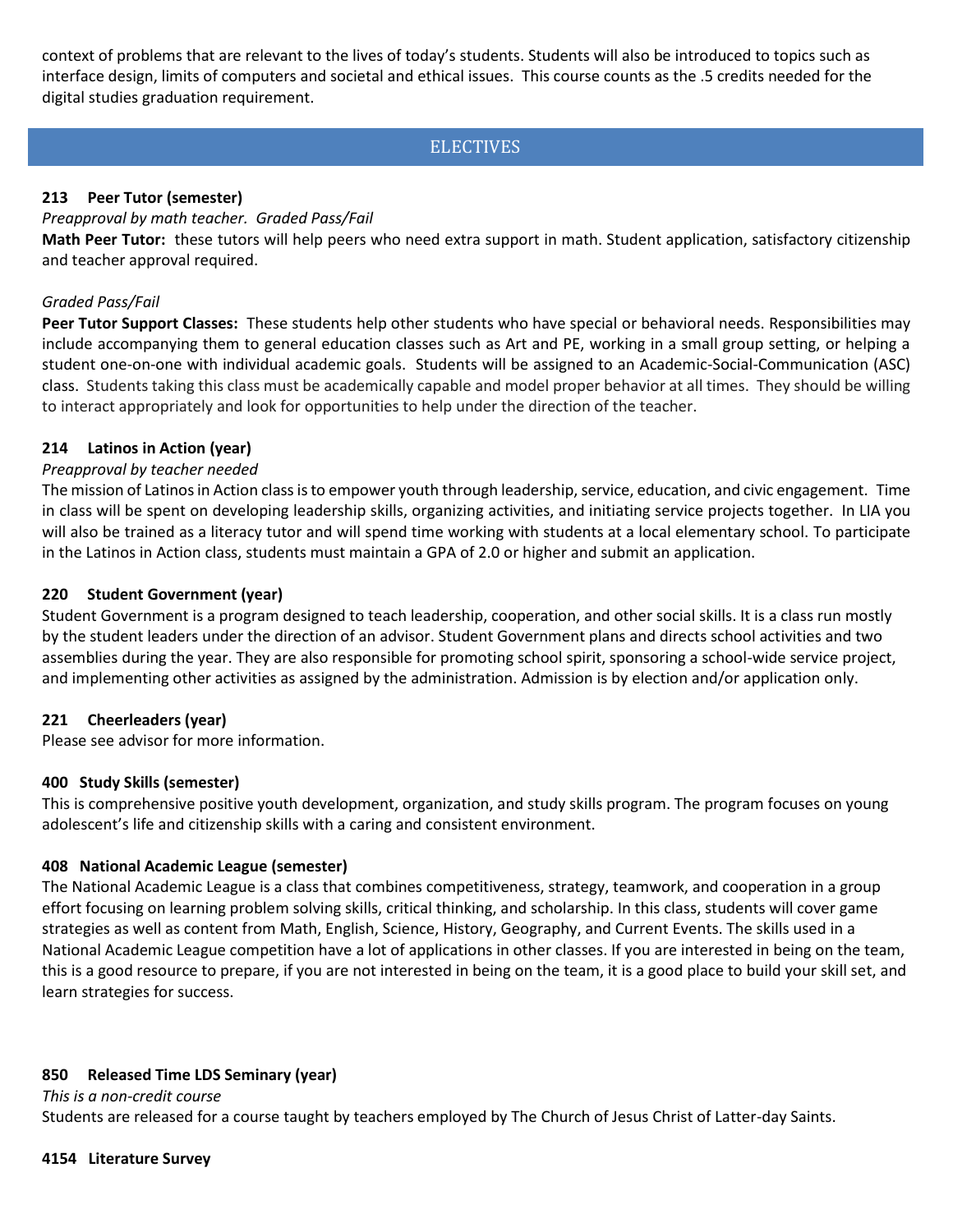This enriched, project and discussion-based class will focus on contemporary literature and issues. Students will practice speaking and listening skills as they connect themes to relevant world problems. Offered as a joint 7th & 8th grade class OR 9th grade only class.

# **4335 Creative Writing 1 (semester)**

Students will receive an overview of literary techniques and practice using them to write stories and poems. Students will read and analyze works of creative literature. Students will write in their journals daily, share their work with each other, and complete a few extended pieces of writing.

# <span id="page-5-1"></span>**4360 School Newspaper-Journalism (semester)**

Journalism 1 gives students the chance to explore the nature and ethics of news. Students will learn to identify newsworthy topics, conduct interviews, and write stories based on real school and community events. Students in this class will need to be self-motivated and creative. They must be prepared to work closely and productively on their own and with others. They must be prepared to do some work outside of class and should enjoy writing.

# **4365 Yearbook (year) – by Application Only**

Welcome to the yearbook staff! The yearbook course is designed to introduce, strengthen, and eventually apply technical and photo taking skills through the actual production of the school yearbook. Students will build skills in teamwork, brainstorming, content management, responsibility, writing, graphic design, photography and distribution. The final product of this class will be the school yearbook which will reflect the standard of excellence that Muller Park Junior High continually strives to meet. I look forward to a fantastic year working with you. Application Needed

#### **4615 Mock Trial (semester)**

In this course students have the chance to be involved in a simulated courtroom experience. They will be provided facts, signed affidavits, and other legal information regarding court cases. Students play roles of witnesses, attorneys, clerks, and bailiffs in courtrooms. Students prepare to participate in a state competition.

*Back to Course List*

# ENGLISH LANGUAGE ARTS

#### <span id="page-5-3"></span><span id="page-5-2"></span>**4055 English 9 (year)**

<span id="page-5-0"></span>English 9 students will continue to develop skills in reading, writing, listening, and speaking through a variety of activities. Usage, mechanics, vocabulary, and composition practice will be taught in context with literature-based units. Work not completed in class may become homework. Reading at least one book per term will be required outside of class.

#### **4060 Honors English 9 (year)**

Honors English 9 students will have the opportunity to practice higher level thinking, reading, and writing skills. The course will include exposure to multiple genres, argumentative writing strategies, research techniques, and oral presentation. Honors students are expected to be independent learners, read above ninth grade level, and have superior writing ability. Students can expect rapid movements through course materials, which will often require homework in addition to the required reading. Students will be required to read 3-4 books outside of class. This includes both their independent reading and the class novel, which they may be reading at the same time.

*Back to Course List*

FINE ARTS

<span id="page-5-5"></span><span id="page-5-4"></span>**2107 Painting (semester) Fee: \$15\***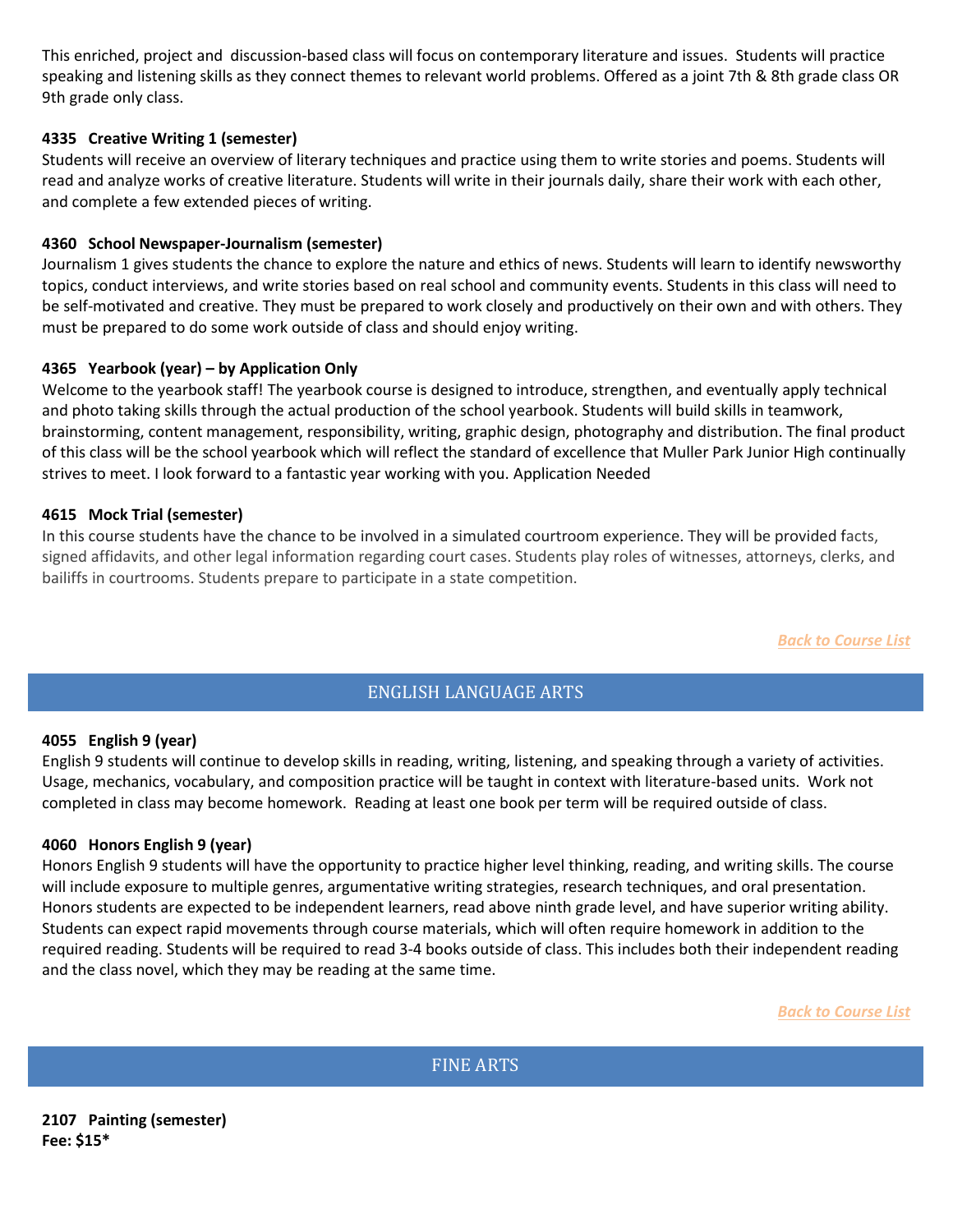Enrollment is limited. Painting is an extension of the Foundation I and II courses and contains instruction on techniques and skills relating to the use of watercolor and/or acrylic paint. Painting may also include mixed media, E.G. collage and various combinations of painting materials. An understanding of the relevant aesthetic concepts and principles will be built into every lesson. Painting is an advanced course.

# **2119 3D Design 2 (semester)**

# **Fee: \$15\***

This course is an introductory course designed to expose the student to basic processes or techniques relating to hand-built, mold and wheel thrown ceramic art, graphic design, mask making, book making and glass etching. A basic understanding of the relevant aesthetic concepts and principles will be built into every lesson.

# **2121 Photography 1 (semester)**

# **Fee: \$15\***

Intro to Digital Photography is a course to teach students the basics of photography, editing, and creative problem solving through digital media. Photography students will learn how to use a digital camera to create a well exposed photo, effectively compose, and create photographs. Students will learn basic photo editing and file organization in Adobe Lightroom, alongside some basic editing in Adobe Photoshop. The history of photography will be taught to inform the students of how digital photography came to be, as well as how photography has impacted the world as we know it today. Career avenues concerning digital photography and editing will be explored and modeled within class assignments.

# <span id="page-6-0"></span>**2201 Band 1 Beginning (year) – Brass, Percussion, Woodwinds**

Beginning Band 1 is beginning instruction in playing an instrument. Emphasis is on tone production, note reading, and basic skills of playing a musical instrument. For brass and woodwind instruments, no experience is necessary. Instruments include trumpet, trombone, French horn, baritone, tuba, flute, oboe, clarinet, bass clarinet, bassoon, alto saxophone, and tenor saxophone. The French horn, baritone, and tuba are available from the school to rent. A limited number of oboes, bass clarinets, tenor saxophones, and bassoons are available from the school to rent. No drum set playing is taught. **Students must have one or more years of piano lessons to be considered for the percussion section.** Instrument selection will take place following registration under the supervision of the Director of Bands. Summer Band or private lessons are encouraged. Some instruments are available for rent from the school for \$95.00. The fee covers the year and should be paid during registration in the fall. All Beginning Band students will participate in the Fall, Christmas, and Spring concerts.

# <span id="page-6-1"></span>**2211 Band 2 Brass (year)** – *prerequisite Band 1 Brass*

Band 2 - Brass will be an expansion of skills and knowledge learned in the beginning class. Emphasis is on personal skill development, improvement in note reading, rhythm reading, and tone production. Festivals and solo experiences are introduced at this level. The full band experience will be at concerts and festivals.

# <span id="page-6-2"></span>**2212 Band 2 Woodwind (year)** – *prerequisite Band 1 Woodwind*

<span id="page-6-3"></span>Woodwinds will be an expansion of skills and knowledge learned in the beginning class. Emphasis is on personal skill development, improvement in note reading, rhythm reading, and tone production. Festivals and solo experiences are introduced at this level. The full band experience will be at concerts and festivals.

# **2213 Band 2 Percussion (year)** – *prerequisite Band 1 Percussion*

# **Fee: \$50 for school percussion instrument rental\***

Band 2 - Percussion will be an expansion of skills and knowledge learned in the beginning class. Emphasis is on personal skill development, improvement in note reading and rhythm reading. Additional percussion instruments are taught at this level. Festivals and solo experiences are introduced at this level. The full band experience will be at concerts and festivals.

# <span id="page-6-4"></span>**2214 Jazz Band (year) – By Audition Only**

# **Fee: TBD**

<span id="page-6-5"></span>Jazz Band is a class designed for students who want to explore music more fully. Emphasis will be placed on listening skills, music theory, jazz scales, jazz articulations, and improvisation. Students will have performances throughout the year and will play at other special events. Students enrolled in Jazz Band must also be enrolled in another full-year music class.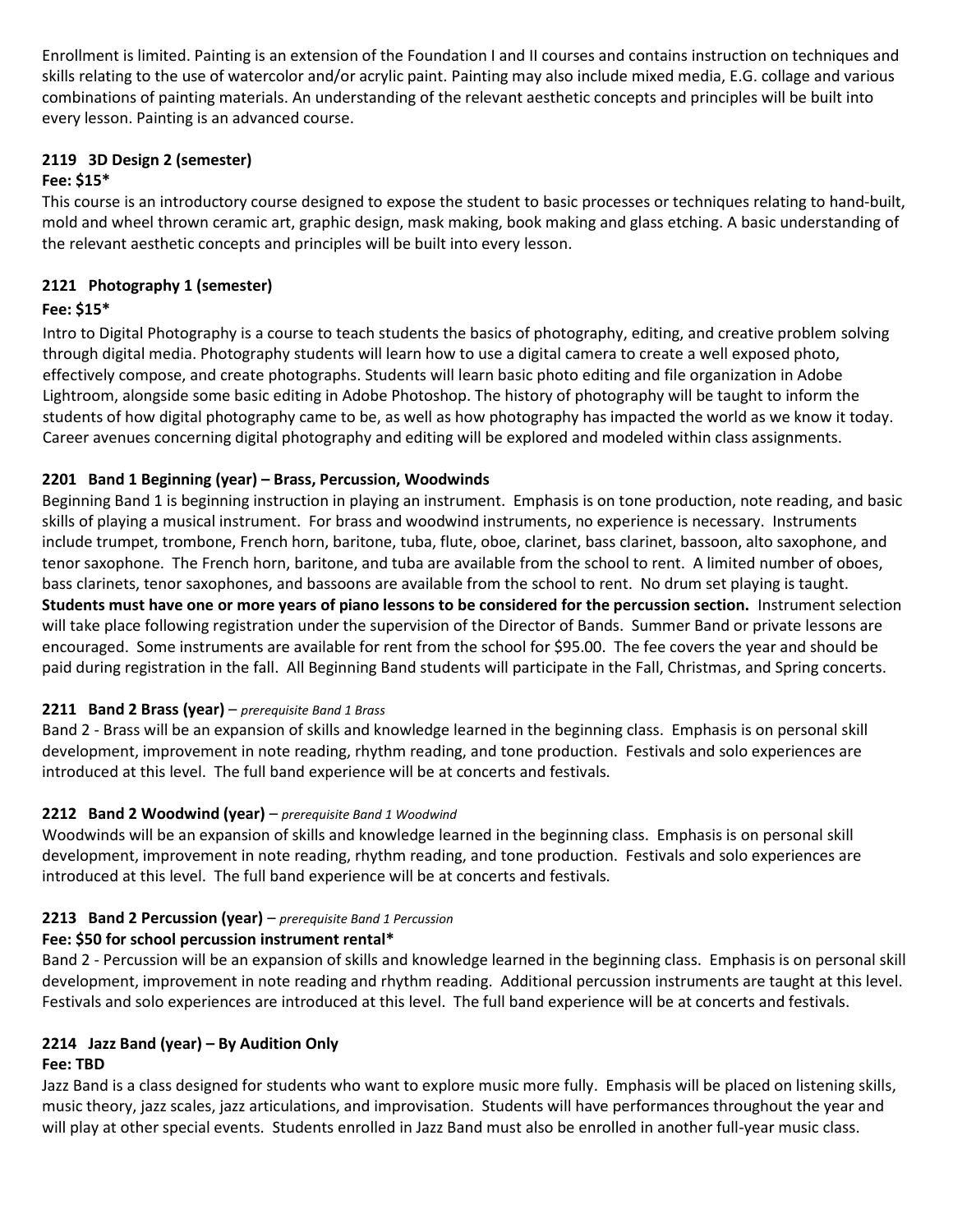# **2220 Band 3 Advanced (year)** – *prerequisite Band 2*

# **Fee: \$95 for school percussion instrument rental (this fee applies only to percussionists)\***

Refinement of musical skills, higher levels of performance, aesthetic judgment and music appreciation are emphasized at this level. Ensemble performances, musical styles, historical period, band literature, chamber music, solo and ensembles, and creative development are a priority.

# <span id="page-7-1"></span><span id="page-7-0"></span>**2307 Choir 2 Combined Concert (year)**

This course will emphasize proper vocal technique in a four-part voice setting, along with the basics of music theory. Students will develop active listening skills and an appreciation for a variety of genres. Students will learn to sing accurately by reading music notation, producing acceptable tones, using proper diction and responding to the interpretations of the music.

# **2310 Choir 3 Women's Chorus (year) – By Audition Only**

Women's Chorus is a choral ensemble for Soprano, Second Soprano, and Alto voices. It provides students with the opportunity to perform choral music. This ensemble studies a variety of musical styles. To audition for this choir, please contact Miss Jenks.

# **2310 Choir 3 Chamber Choir (year) – By Audition Only**

This course is an auditioned 9th grade course where students will learn about proper vocal technique and performing skills. It will help those students who desire to enhance their musical abilities and be useful to those interested in auditioning for high school choir. Chamber Choir will focus on passionate and enthusiastic music from many genres such as jazz, classical, musical theatre, and more. As a group, students will have the opportunity to travel and compete in choir competitions such as Solo and Ensemble and Concert Choir Festival. If interested in Chamber Choir, come prepared and excited to participate in a unique and rewarding musical experience.

# <span id="page-7-2"></span>**2316 Music Exploration (semester)**

<span id="page-7-3"></span>Music Exploration is an introduction to music. covering basic concepts of music from classical to rock/pop music. Concepts learned will include the history and development of music, instruments, basic music theory fundamentals, listening, performing, analyzing and creating music, and exploring career possibilities. We will be learning these concepts using music that you know and enjoy, and also introduce you to new varied types of music all in a fun safe awesome class!!

#### **2405 Orchestra 1 (year)**

<span id="page-7-4"></span>This course is for all students who want to learn, or continue learning a stringed instrument: violin, viola, cello, and bass. Students who have participated in the Davis County Elementary Strings program during sixth grade or have taken at least six months of private instruction on a string instrument can register for this class. Students who have no prior string experience are welcome to participate, but must contact the Orchestra Instructor for acceptance into the class. Framework for this class follows the Utah Music Core Curriculum and the National Standards for the Arts Education. Emphasis will be placed on note reading, listening, proper positioning, creating, evaluation, and performance.

# **2406 Orchestra 2 (year)** – *prerequisite Orchestra 1*

Intermediate orchestra is intended to be a continuing course for students who have completed at least two years in an orchestra program, or who have had at least two years of private string instruction. Students who have not completed this requirement may not register for this class without prior consent from the orchestra instructor. This class is primarily a performance class with several opportunities to perform individually and as a group. The group will participate in several community concerts and in adjudicated festivals throughout the year.

#### **2409 Orchestra 3 (year)** – *prerequisite Orchestra 2*

<span id="page-7-5"></span>Open to all 9th Grade Orchestra Students who have previously enrolled in MPJ 7th and 8th Grade Orchestra or by audition.  This class focuses on advanced shifting, vibrato, music theory, and all major and minor two octave scales.  Opportunities for participation in Solo/Ensemble, District, and State Orchestra Festival will be available.  School performances include, four concerts, Winter Assembly, Panther Preview performance, and 9th Grade Recognition night.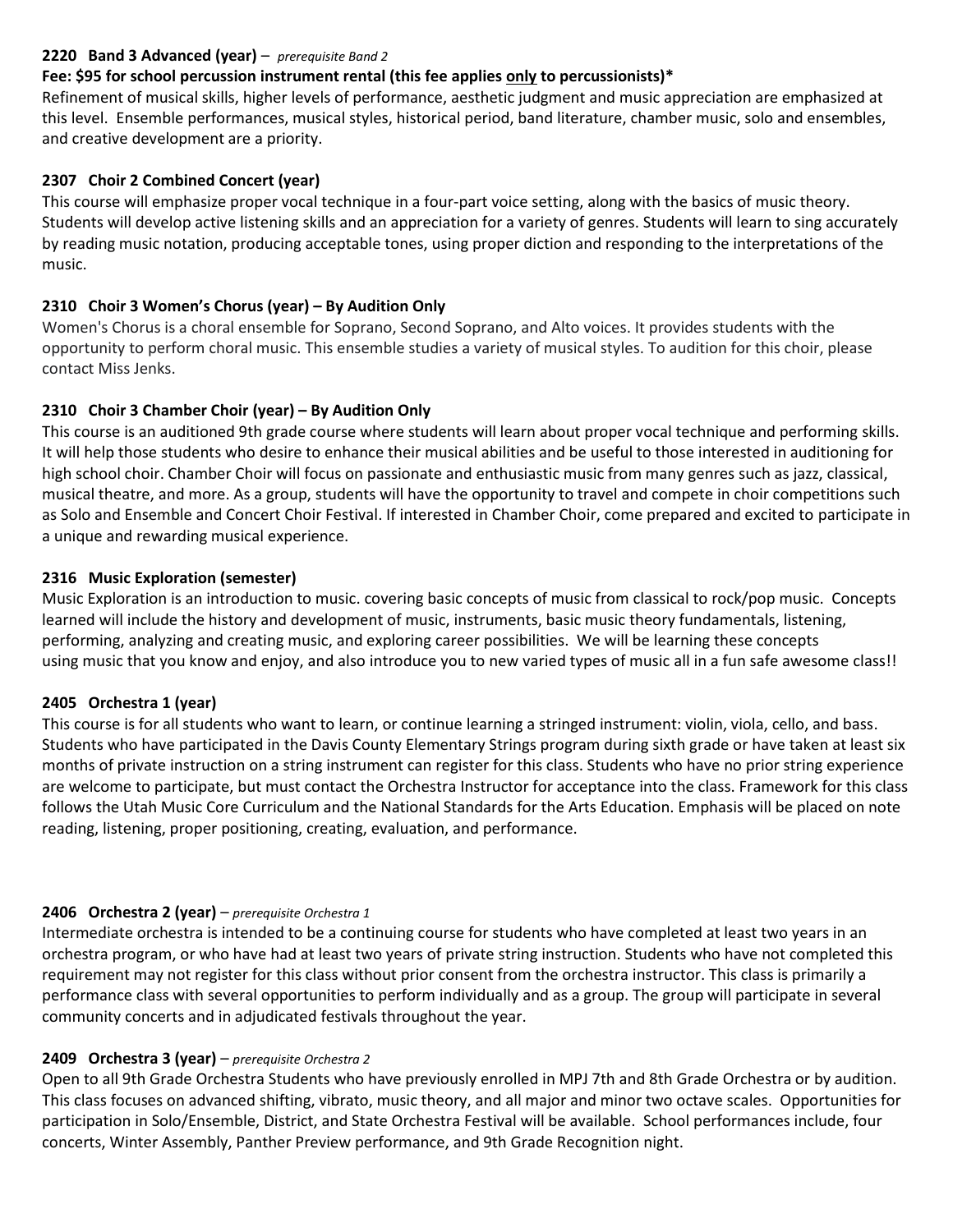#### **2502 Theater 1 (semester)**

Students learn the basics of acting through improvisation, character, voice, and movement, through scene work and group activities. They are introduced to technical theatre including set, lighting, sound, costume, and make-up. This is a participation class where you are interacting with classmates as an ensemble, working with partners, and moving every day. Much of your grade is based on participation. This class does small scene presentations in class but does not produce a play.

#### **2503 Theater 2 (semester)** – *prerequisite Theatre 1*

Students continue building on what was learned in Theatre 1 diving deeper into character and scene work with a focus more on acting. Students work on plot and structure in a scene, are introduced to script writing, work on and memorize a monologue, continue building ensemble, and are taught how to audition for a show. Students produce a one-act play at the end of the semester.

#### *Back to Course List*

#### **MATHEMATICS**

#### <span id="page-8-0"></span>**5200 Secondary Math I (year)**

<span id="page-8-1"></span>This course will focus on developing a solid understanding of function and use that understanding to explore many examples of functions, including sequences. It will deepen and extend understanding of linear relationships and connect that understanding to exponential functions. It will build on prior experiences with data to develop formal methods of data analysis. Students will use properties and theorems involving congruent figures to deepen and extend understanding of geometric knowledge. Algebraic and geometric ideas will be tied together.

#### **5201 Secondary Math I Extension (year)**

This class is designed to give students extra support for their regular math class. Class time will be used to reteach and clarify concepts taught the day before. We will work together to complete and review homework assignments. In-class activities and practice will be used to reinforce math concepts, but no additional homework will be given. **Students can be referred by teachers but are placed in this class by administration and counselors.** There is limited space in this class, so we use a variety of data sources to determine which students need this class the most before placing students in it.

#### **5205 Honors Secondary Math I (year)**

This course will cover all the concepts in the Secondary Mathematics I course. Concepts will be explored in greater depth with increased use of contextual situations. In addition, it will include concepts dealing with vectors and quantities of vectors and matrix operations and their applications. This course will include elements that will prepare students to take calculus in high school. This course will have increased rigor and advanced content that will challenge the minds of high ability students.

#### **5305 Honors Accelerated Secondary Math II (year)**

<span id="page-8-2"></span>*(This class is only for 9th graders who are on the accelerated track who showed proficiency in Honors Secondary Math I.)* This course is a deep analysis of functions, along with statistics, congruence, proof and connecting geometry and algebra through coordinates. Concepts will be explored in greater depth with increased use of contextual situations. In addition, they will study complex numbers and their operations on the complex plane, more in depth study of matrices, parabolas and ellipses, rules of probability and conditional probability, solve systems of equations, prove and apply trigonometric identities, express conic sections algebraically, and solve problems using volume measurements.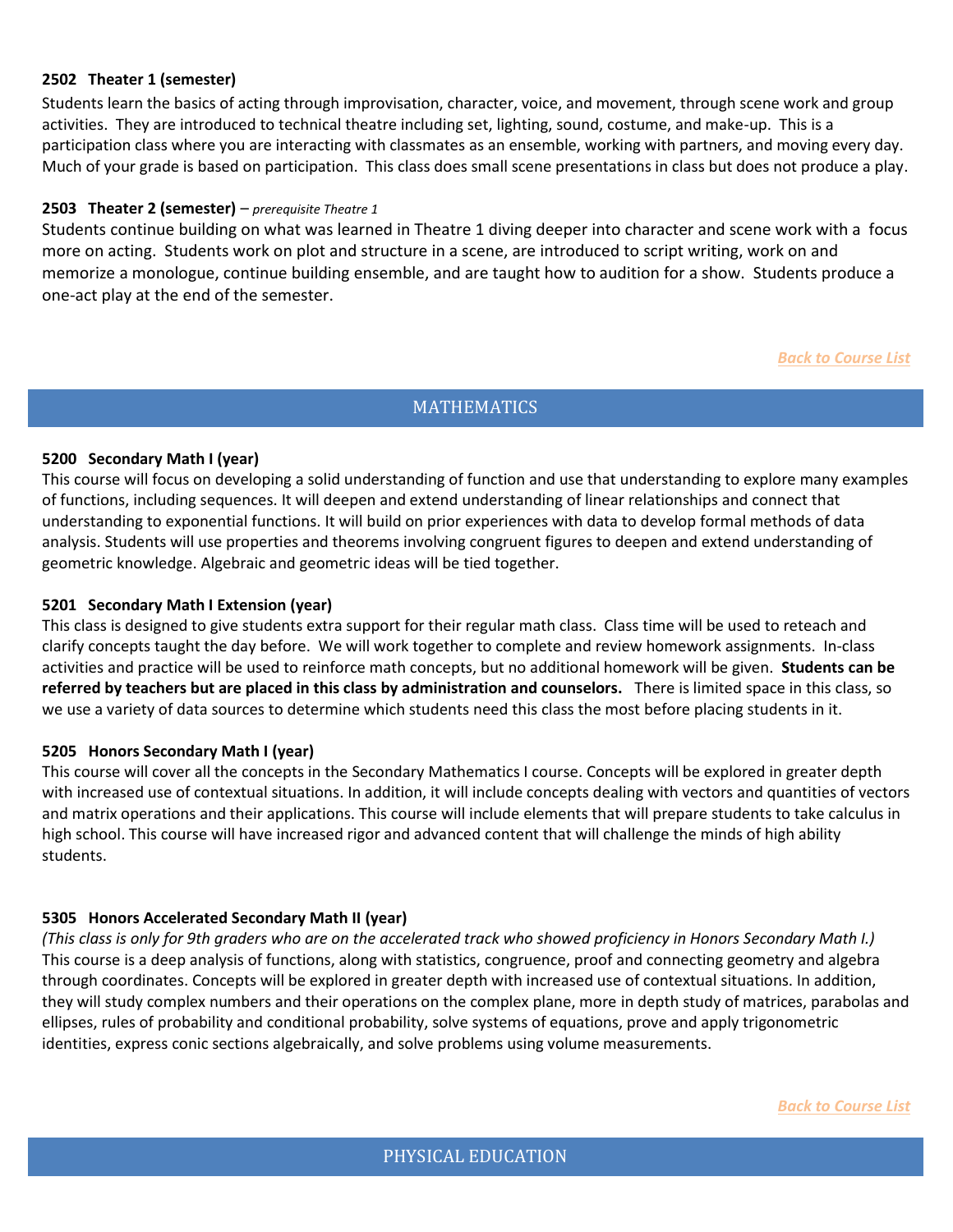# <span id="page-9-0"></span>**1022 PE Skills and Techniques 9 (semester)**

# **PE Uniform: \$10**

PE Skills & Techniques focuses on participation skills and techniques in a variety of team sports, individual sports, and games. Emphasis is on improving and maintaining physical fitness.

# **1022 PE Skills and Techniques 9 Basketball (semester)**

#### **PE Uniform: \$10**

This course is for all levels of basketball player, from novice to advanced, who want to improve their skills. The class consists of learning basic basketball skills, strategy, and knowledge. By the end of this course students will be able to apply those skills, strategies, and knowledge to a full length basketball game.

# **1041 Yoga/Zumba/Aerobics (semester)**

This class will teach the importance of flexibility, stress relief, health, and physical fitness. This class with focus on different types of Aerobic and cardiovascular workouts. Studies indicate that yoga can help reduce high levels of cholesterol and help prevent heart disease. Zumba and aerobics involve high levels of a cardiovascular workout, dance and muscle building.

#### *Back to Course List*

# **SCIENCE**

#### <span id="page-9-2"></span><span id="page-9-1"></span>**6200 Biology (year) Lab Fee: \$15\***

<span id="page-9-3"></span>Biology covers a wide range of biology content including biochemistry, cells, cell division, genetics, DNA, evolution, ecology, and comparative anatomy. Students enrolled in this class must possess advanced reading and writing skills. The class will move at a fast pace, including a high volume of class notes and independent study by the student. There will be a significant laboratory focus, which will require hands-on work by the student. The labs will encourage analytical thinking and scientific reasoning skills.

#### **6300 Earth Science (year) Lab Fee: \$10\***

Students will learn about a diverse range of topics, including Astronomy, Plate Tectonics, Oceanography, Meteorology, and Natural Disasters.  These topics all focus on the interconnectedness of all Earth systems and the Earth's place in the solar system and the Milky Way galaxy.  The course has a laboratory component that encourages hands-on learning and requires analytical thinking.  Technology has been integrated into all aspects of the course, allowing students to receive immediate feedback on assessments and to learn independently at their own pace.

*Back to Course List*

# SOCIAL STUDIES

#### <span id="page-9-5"></span><span id="page-9-4"></span>**4385 Debate 1 (semester)**

The main focus of this class is to expand students' skills in listening, thinking, and speaking. As we do this, you will be prepared to learn from others as well as to communicate your own ideas. The ability to debate civilly and listen to other viewpoints is an important part of this class and being a good citizen. The class starts with learning how to use your voice and body language to reach your audience. Students will then practice these skills plus other communication skills in a persuasive speech. We will then do other various forms of debate and speech.

#### **4590 AP Human Geography (year)**

AP Geography will serve as the honors level geography class for  $9<sup>th</sup>$  graders. The ultimate goal for students in the class will be to prepare to take and pass the Advanced Placement Geography Test; however, students may opt to take the course without taking the exam. In addition to the regional study, AP students will also study how issues such as population,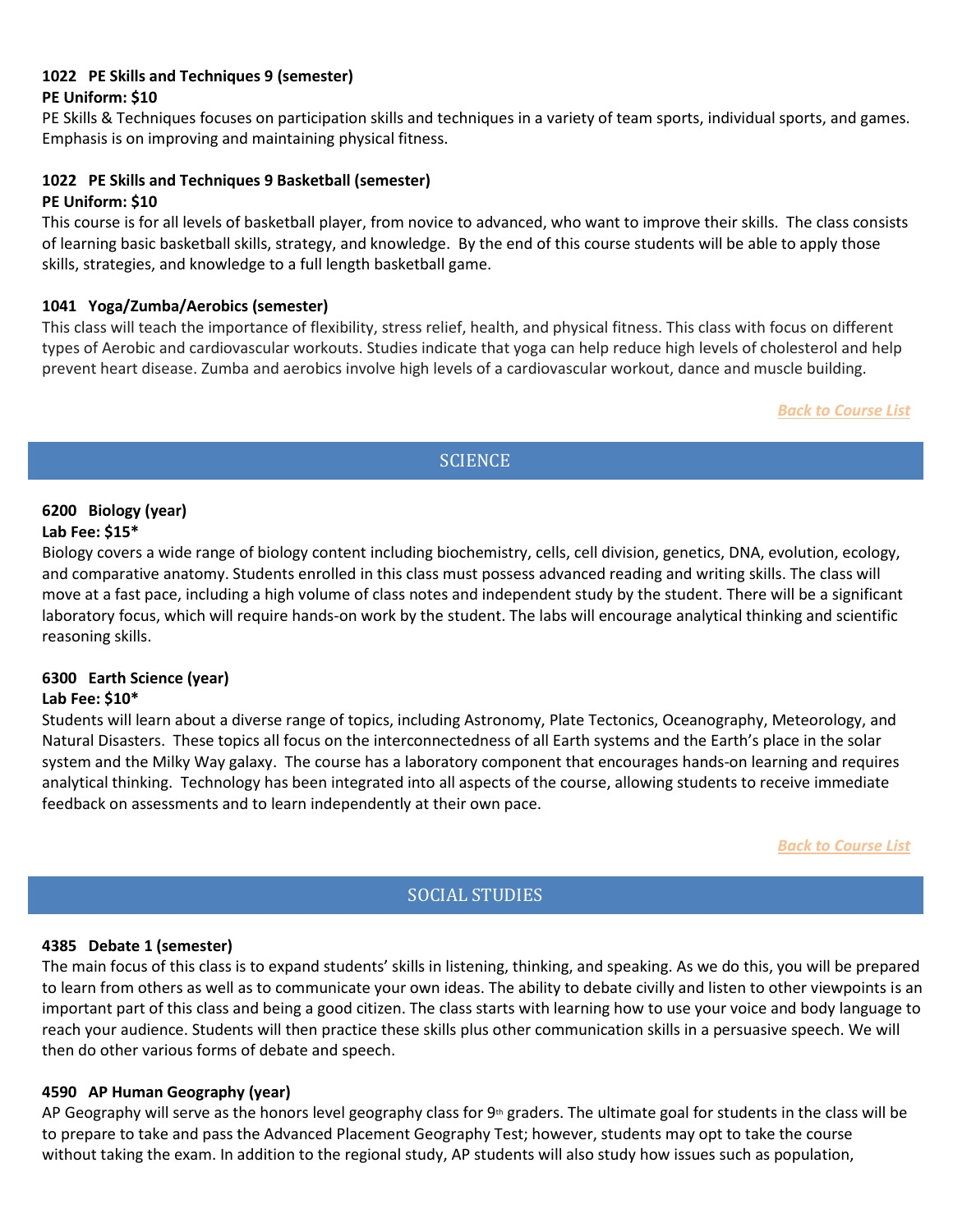economics, government systems, conflict, and movement patterns affect us on both a global and local scale. This is a rigorous course and will require above average reading and writing skills.

# **4520 World Geography (year) or 4525 World Geography (semester)**

Over the course of the year, students will study each of the world's physical and cultural regions and how they are interconnected. In addition to learning place-name geography (countries, cities, and physical features), they will learn about cultural elements that make each region unique. Map literacy will be emphasized along with global connections.

*Back to Course List*

# WORLD LANGUAGES

<span id="page-10-0"></span>If a student earns an A or B in a level 1 or 2 language class, it fulfills the World Language requirement for the University of Utah. Classes can be taken *grades 7 through 12 to fulfill the previously mentioned requirement. No other university in Utah requires world language for admittance. The state*  sponsored Utah Promise Scholarship requires two years of a foreign language in grades  $9 - 12$ . Language courses, like any other instructional course, *cannot be retaken unless recommended by teacher.*

# <span id="page-10-3"></span><span id="page-10-1"></span>**3110 Spanish 1 (year)**

# **Recommended: Average to above average skills in English reading and writing.**

<span id="page-10-2"></span>What do you want to do when you grow up? No matter what it is, knowing a second language can be very helpful especially if that language is Spanish. Join us as we embark on a great adventure, learning about the language and culture of the Spanish-speaking world. Hear it, speak it, read it and write it in a supportive environment using many different methods and activities. ¡Viva el español!

#### **3120 Spanish 2 (year)** – *prerequisite Spanish 1*

# **Recommended: Average to above average skills in English reading and writing.**

Second year Spanish takes up where the first year left off. By the end of this year students should be able to carry on basic conversations on several topics, building on their knowledge from the previous year. Students will be able to show off skills in creative ways using stories, games, and activities. Students will continue to broaden cultural horizons as they learn about the people and places where Spanish is spoken. Students are also eligible to participate in the BYU Language Fair this year. ¡Vamos!

#### **3130 Spanish 3 (year)** – *prerequisite Spanish 2*

Students have put in all the effort to learn the basics. They have realized the importance of knowing a second language. Spanish III, they will be refining speaking skills and learning the fine points of the language structure. Students will delve into some art and literature along with the language. There may be an opportunity to attend the festivities at the BYU Foreign Language Fair (a nice pay-off for all your hard work). We may act out plays, write our autobiographies, or learn to do the salsa. ¡Fantástico!

# **3235 DLI French Culture/Media (semester)**

# **Limited: French Immersion Students Only**

French Culture and Media is designed as a single semester companion course to French DLI. Students will study the related 6 thematic units of DLI and in addition incorporate French culture and media using a wide range of technological resources. This course has strong elements of Pre-Advanced Placement methodology and is considered preparatory to the AP French Course that will be offered in the 9<sup>th</sup> grade.

# **3335 DLI Chinese Culture/Media (semester)**

# **Limited: Chinese Immersion Students Only**

<span id="page-10-5"></span><span id="page-10-4"></span>The Culture & Media course builds skills in cultural-linguistic competencies necessary for successful communication with native speakers. Students utilize media and authentic texts to learn about the diverse cultural products, practices, and perspectives of countries. The topics and task for the  $7<sup>th</sup>$  and  $8<sup>th</sup>$  grade years, along with careful support for students to reach proficiency targets, lead intentionally to the Chinese AP Language & Culture course content.